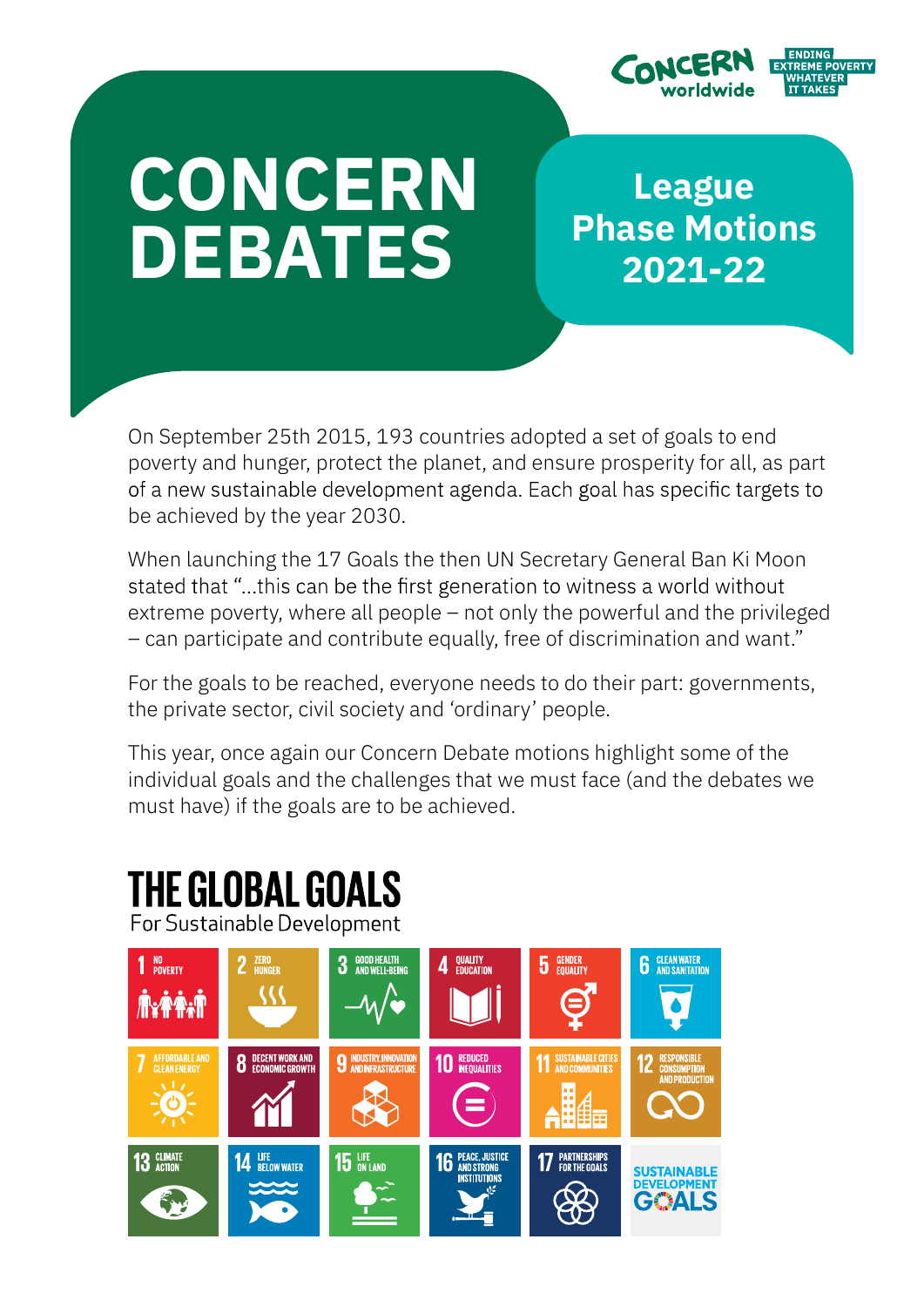# Concern Debates LEAGUE PHASE MOTIONS 2021-22



In 2019 millions of students and protesters took to the streets across the world, including tens of thousands in Ireland and the UK, to demand urgent action from political leaders to tackle climate change.

Inspired by Greta Thunberg who swapped school for striking outside the Swedish parliament each Friday, the Fridays for Future movement became headline news as youth, angry and frustrated at government inaction, sought to take their future into their own hands.

While governments will claim that they have not only listened to students on the issue of climate change, but have taken bold steps to reach international targets and have encouraged industries to do the same, others would argue that the pace of action is far too slow and that governments continue to put 'profit before the planet'. So, they would argue, that for all their 'sound and fury' the school strikes haven't really made any difference at all.

Given the recently released IPCC report and the meeting of Global Leaders at COP26 do students need to start striking once again?

#### Debate it!

Watch out for: COP 26 hosted by the UK in Glasgow, October 1st-12th, 2021 https://ukcop26.org/

### ROUND 1

THEME: CLIMATE CHANGE

" School strikes are an effective way of getting governments to act on Climate Change"

## **Proposition**



https://www.irishtimes.com/news/world/asiapacific/climate-change-strike-irish-students-joinmillions-protesting-globally-1.4024673

https://www.unicef.org/environment-and-climatechange/youth-action

https://www.conservationguide.org/news/9reasons-why-the-school-strike-for-climate-worksand-why-we-must-listen

https://theconversation.com/climate-strikesresearcher-explains-how-young-people-can-keepup-the-momentum-113594

### **Opposition**



https://nypost.com/2019/09/17/the-climatestrike-is-a-crock-that-exploits-kids/

https://news.sky.com/story/theresa-may-criticisespupils-missing-school-to-protest-over-climatechange 11638238

https://www.irishtimes.com/news/education/ dublin-school-warns-pupils-off-infuriating-climatestrikes-1.4022682

https://www.express.co.uk/news/uk/1180731/ climate-change-protests-children-school-walkoutpoll-greta-thunberg-extinction-rebellion

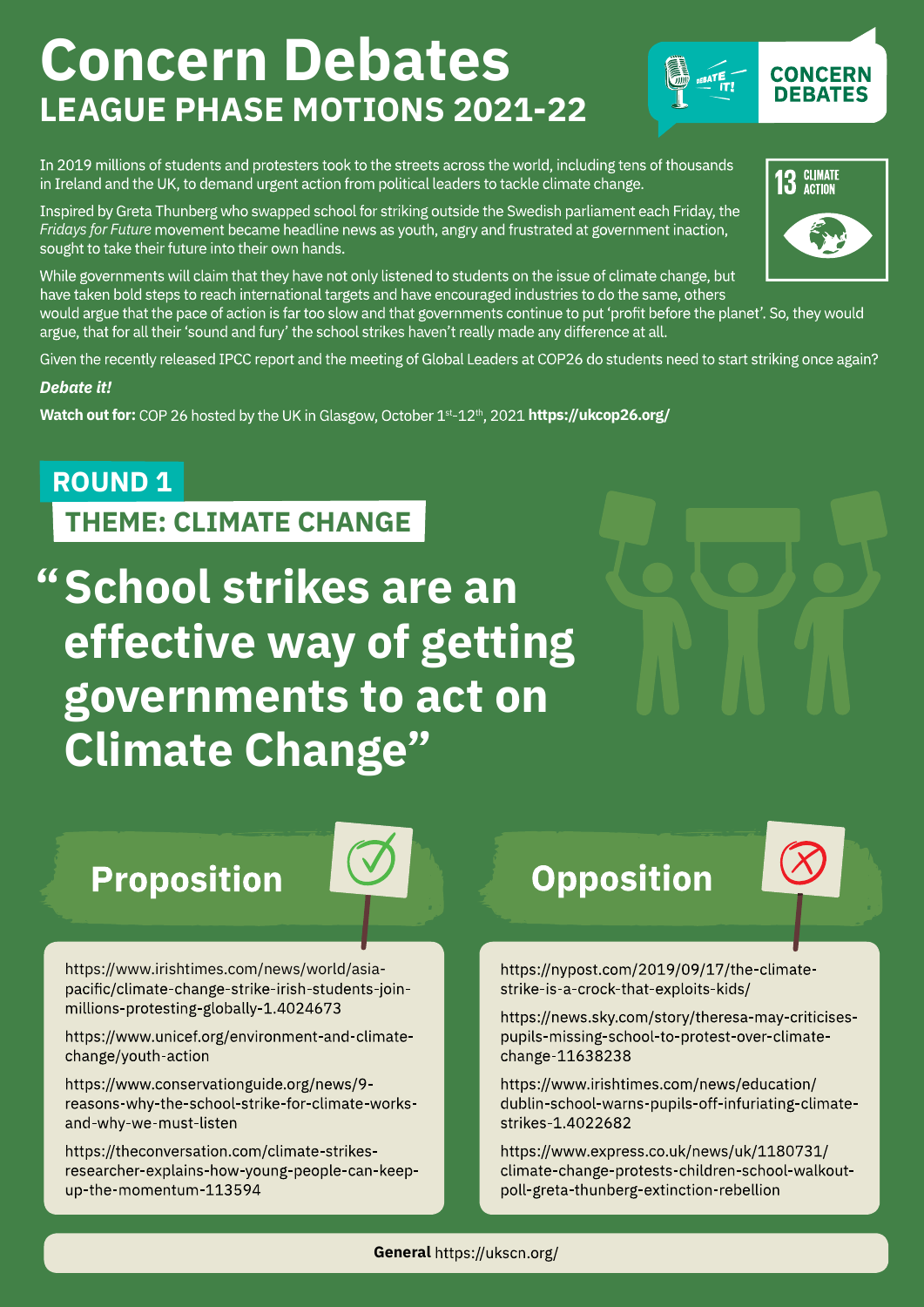## Concern Debates LEAGUE PHASE MOTIONS 2021-22



#### After decades of progress on reducing world hunger, trends in recent years indicate that it is on the rise again.

Despite producing enough food to feed 10 billion people (or 1.5 planet earths'), hunger still persists. In a profound example of how unequal our world is, there are 690 million people who go to bed hungry each night while 650 million people are obese. (World Health Organisation, 2020)

We are also told that edible food waste amounts to 1.3 billion tonnes globally each year, more than enough to feed the worlds hungry.

So if production is not the issue, what is? Conflict, Climate and Covid all have a big part to play in keeping hunger in place. Those trying to end world hunger say that governments have a huge role to play and that simply if the political will was there we could end world hunger, if not by 2030, then most certainly by 2050. We managed to reduce global hunger by nearly 50% between 1990 and 2015...so why can't we do it again?

Others would argue that ending hunger is simply too complicated, that there are too many issues involved and that it is not just about governments giving more money to solve the problem or increasing emergency aid in times of famine. Sadly, they argue, hunger is more an issue of geography, population and good governance and that surely, if we could have solved the problem of hunger by now, we would have.

So...are the issues to ending world hunger insurmountable?

#### Debate it!

Watch out for: The United Nations Food Systems Summit September 23<sup>rd</sup>, 2021 https://www.un.org/en/food-systems-summit http://www.fao.org/documents/card/en/c/cb4474en

The Global Hunger Index which Concern launches in October https://www.globalhungerindex.org/concern-worldwide.html

### ROUND 2

THEME: WORLD HUNGER

" The challenges to ending world hunger are insurmountable"

### **Proposition**

https://www.who.int/news/item/15-07-2019world-hunger-is-still-not-going-down-after-threeyears-and-obesity-is-still-growing-un-report

https://www.globalcitizen.org/en/content/hungerrising-globally-covid-19/

https://www.who.int/news/item/13-07-2020as-more-go-hungry-and-malnutrition-persistsachieving-zero-hunger-by-2030-in-doubt-unreport-warns

https://www.telegraph.co.uk/global-health/ climate-and-people/pandemic-had-worst-casescenario-impact-world-hunger-un-report/

### **Opposition**

https://www.un.org/zerohunger/content/challengehunger-can-be-eliminated-our-lifetimes

https://www.unep.org/news-and-stories/story/ food-systems-hold-key-ending-world-hunger https://developmenteducation.ie/feature/is-theworld-on-track-to-achieve-zero-hunger-by-2030five-takeaways-from-2-key-reports/

#### https://www.rte.ie/ brainstorm/2018/0510/962580-how-to-achievezero-hunger-for-all/